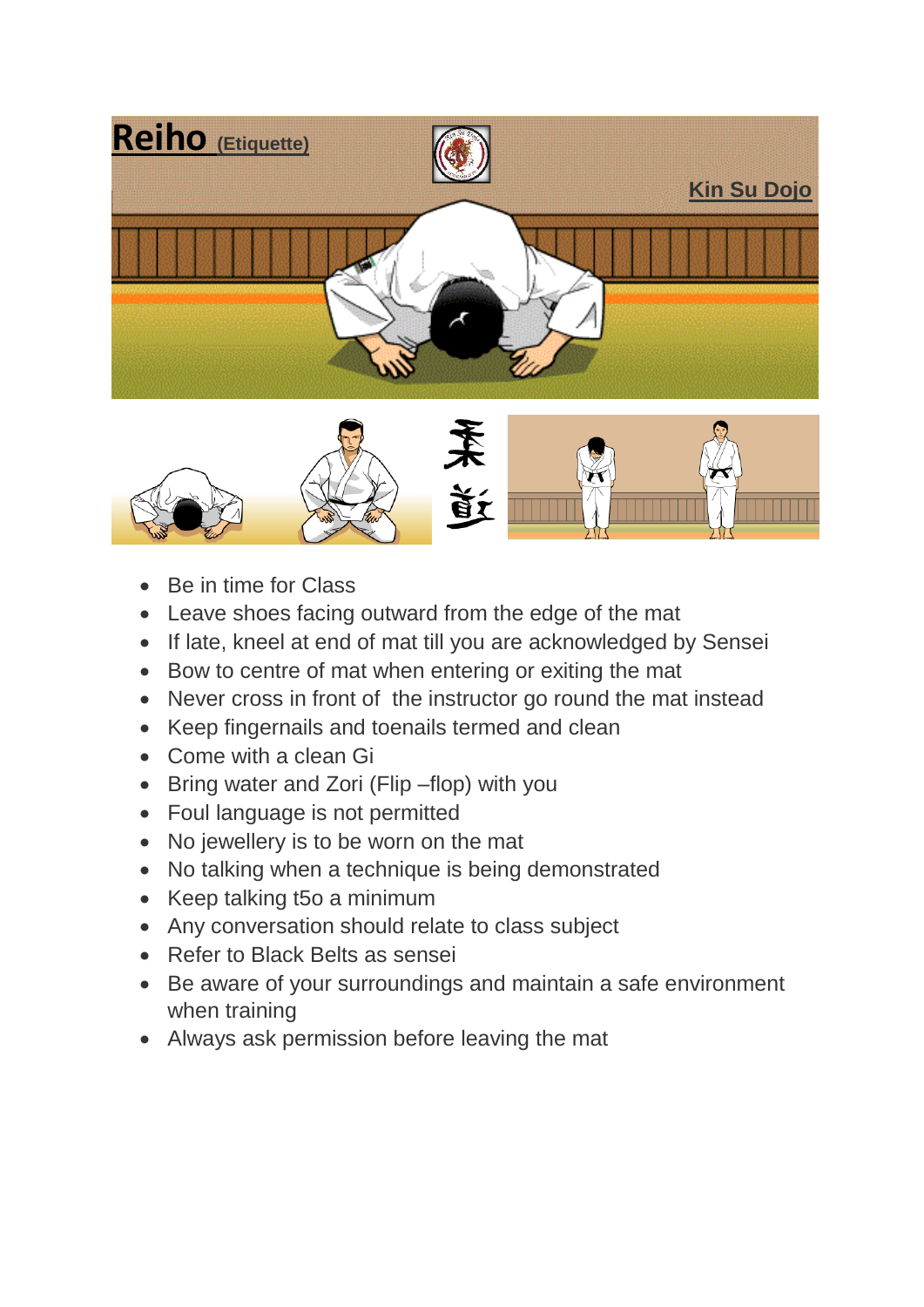# **Judo's Moral Code**



## **Politeness**

Treat your training partners and opponents in competition as your friends. Show your respect for each judo practitioners through a neat bow.

#### **Honesty**

Fight fair, without unsportsmanlike actions and without ulterior motives.







### **Helpfulness**

Help your partner, to learn the techniques properly. Be a good Uke. Supported As a higher-Graduate / Training Older support the beginners. Help the new comers to find their way in the group.

## **Respect**,

Treat your teachers and older trainees with respect. Recognize the achievements of those who have practiced judo before you.





#### **Seriousness**

Be concentrated in all exercises and competition and totally engaged in the matter. Develop a positive training attitude.